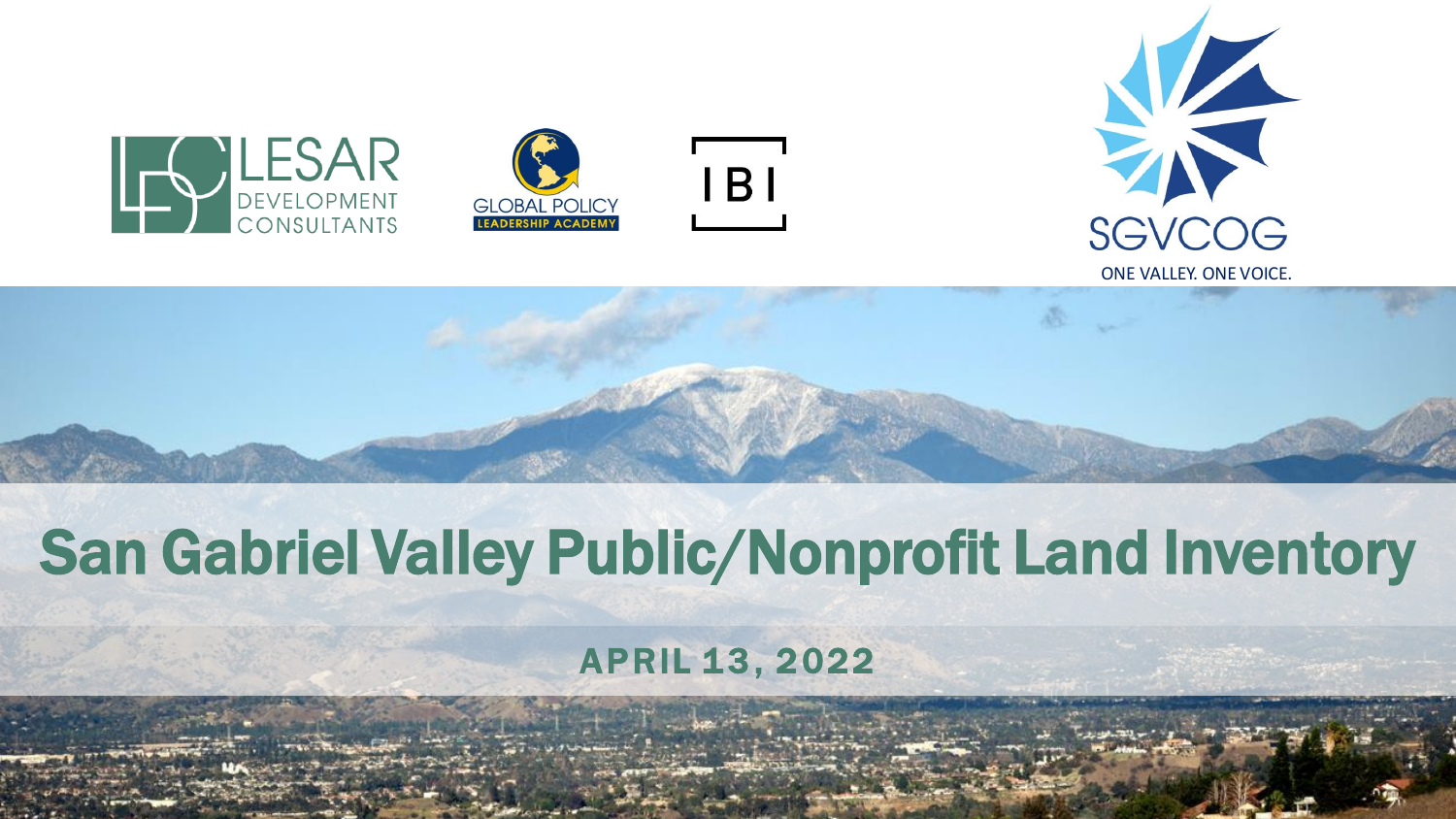## **The Collaborators**



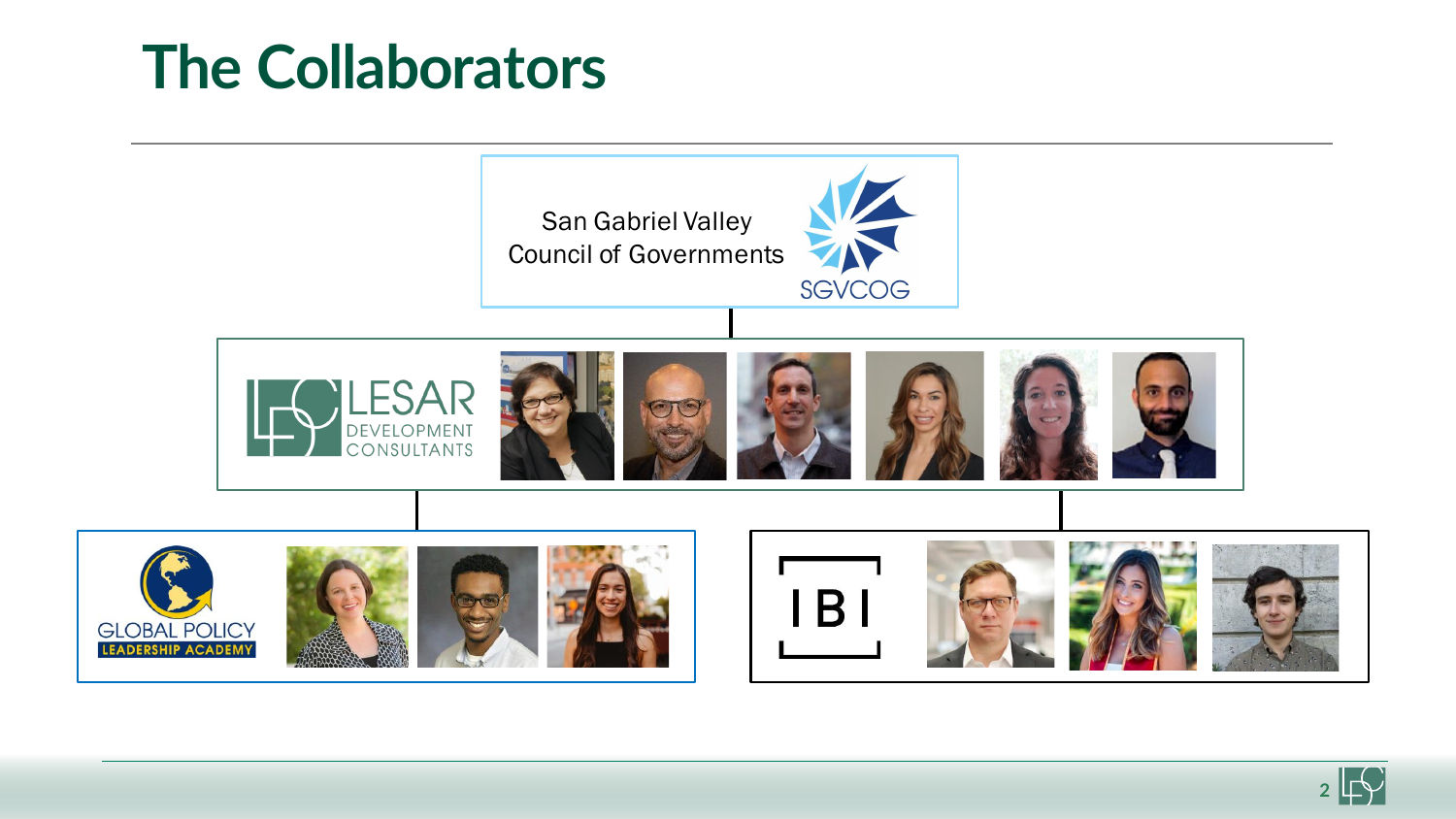## **The Needs**



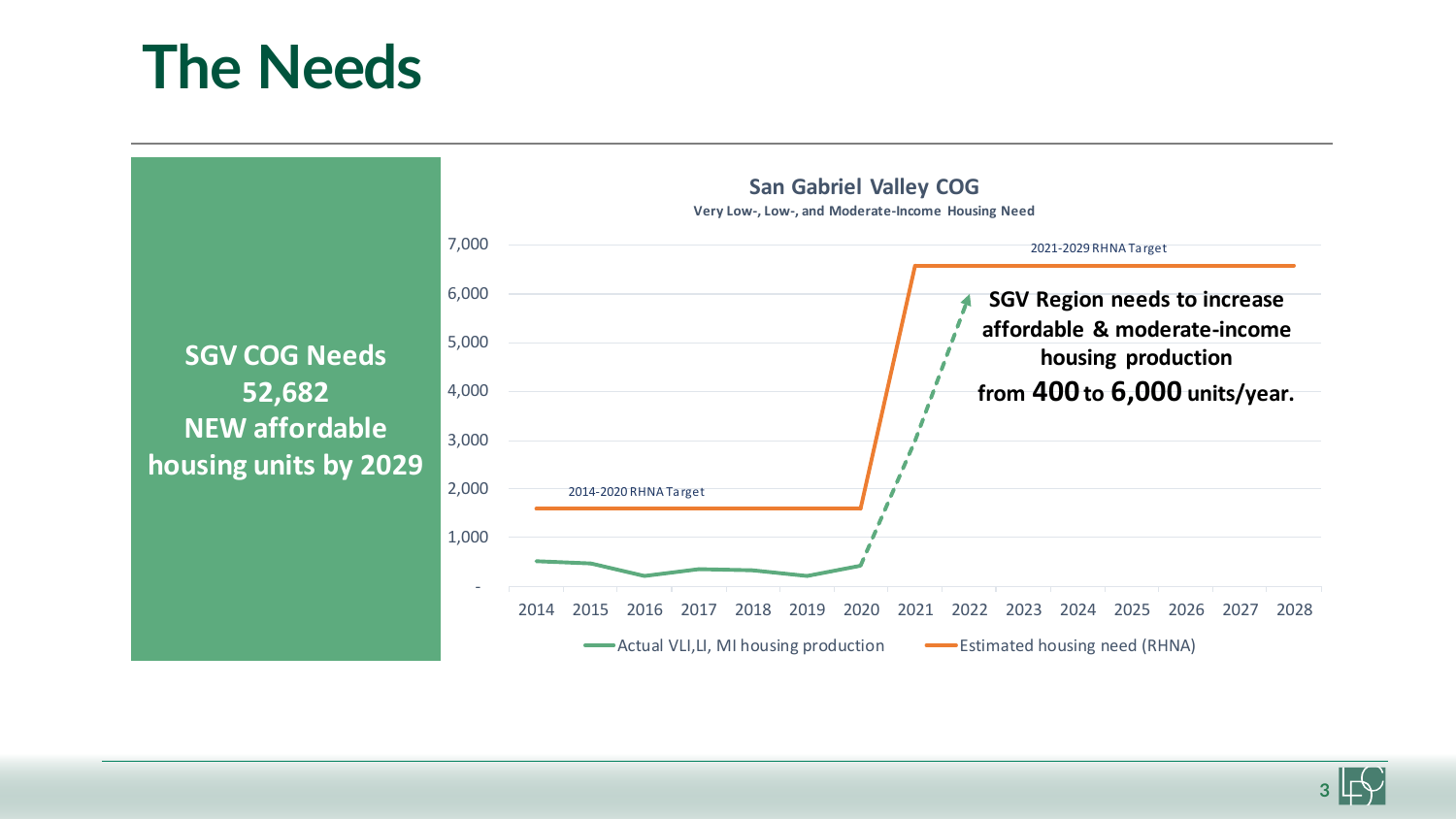# **Project Tasks**

- **Identify publicly-owned and nonprofit-owned land that is ideal for housing development**
- **Provide education on affordable housing development**
- **Create tools to assist nonprofits and local jurisdictions with land analysis**



Declared surplus land, as of 2/22/22. Source: HCD

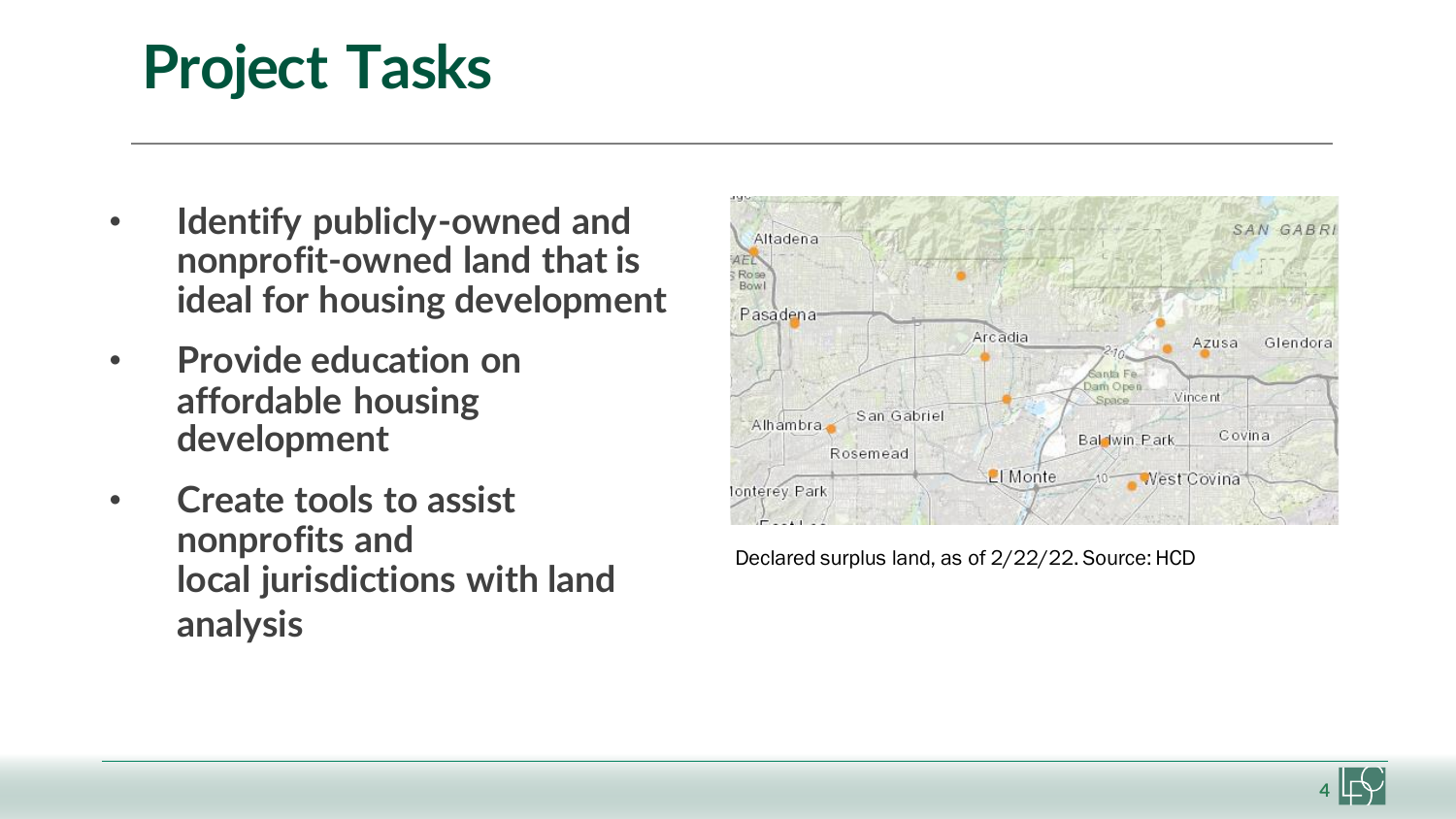# **Your Organization's Role**

**Nonprofit and Faith Based Organizations can play important roles in addressing the housing crisis**

- **Providing Services**
- **Advocacy**
- **Financial Donations**
- ➢ **Donate, Sell, or Lease Land for development**

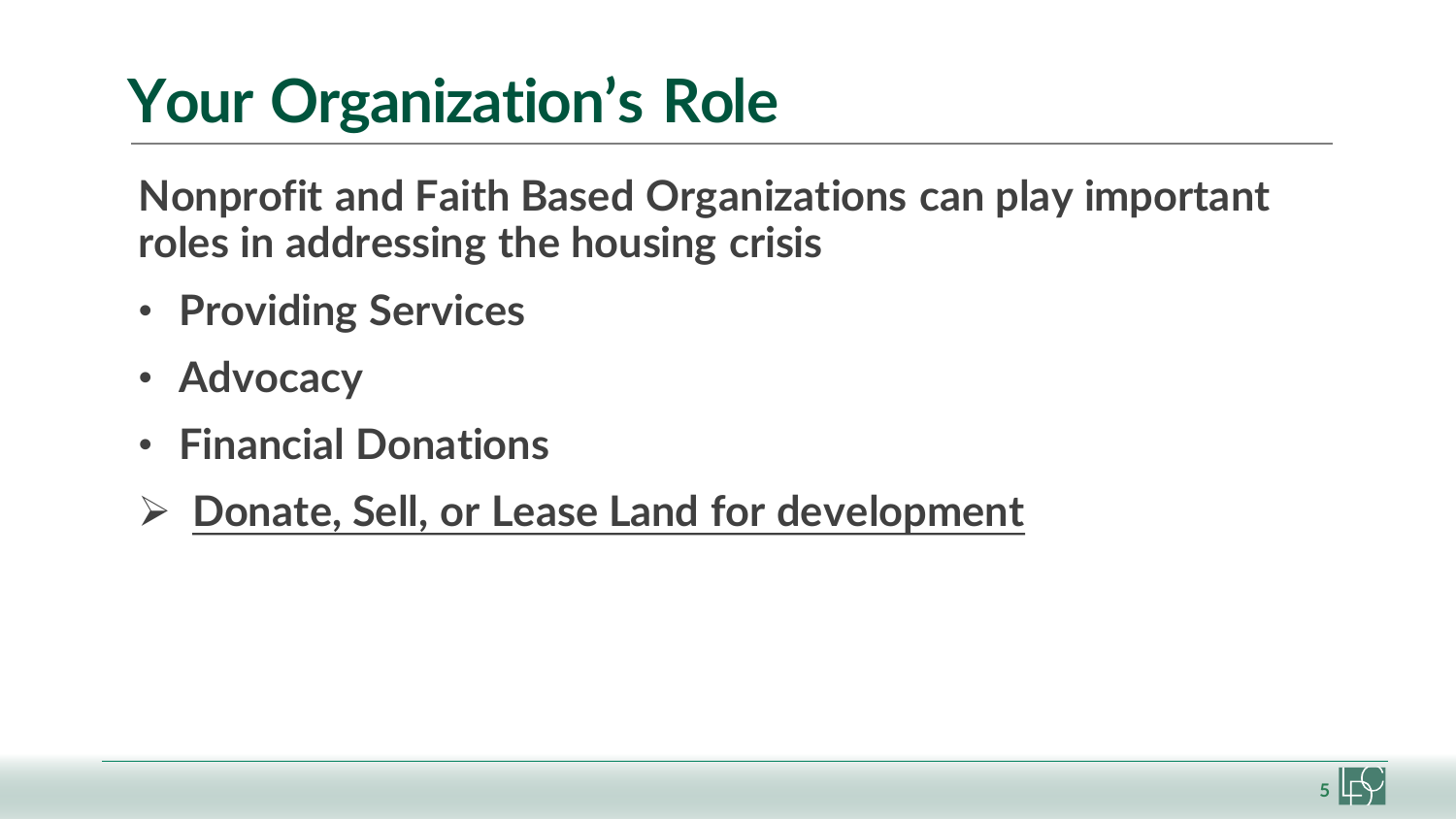## **The Ask**

## **April -May**

### **Participate in Interviews**

- Nonprofit and Faith-based organizations who own land and;
- are interested in housing development

## **July-August**

## **Participate in Virtual Forums**

- Engagement on developing affordable housing
- Support nonprofits and faith-based organizations interested in developing housing

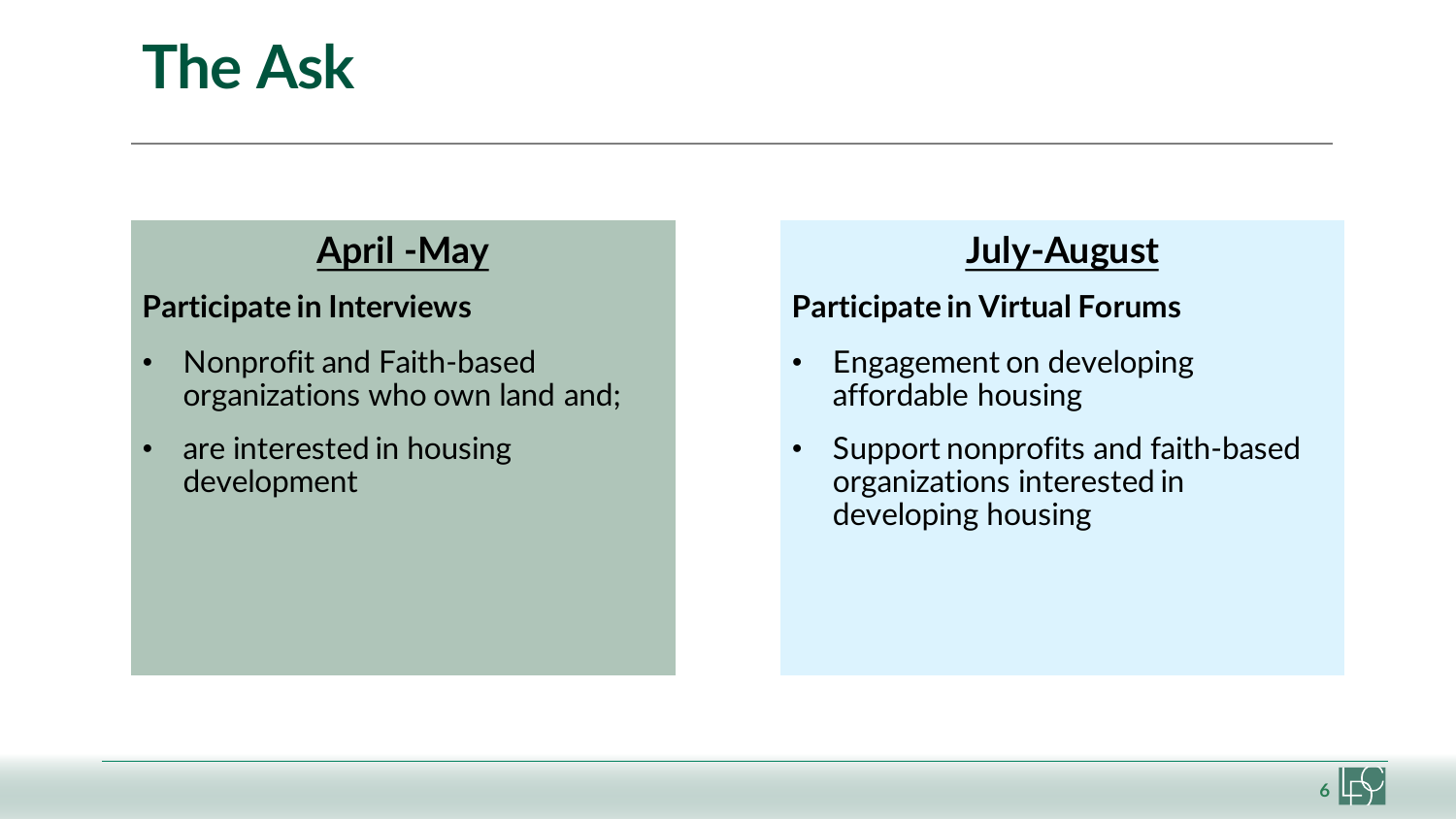# **Parametric Planning**



#### ● **Best Sites for Advancing Equity**

- o Based Open Space
- o Good Schools
- o Near Transit
- o Near Hospitals
- o Close to Major Employers

#### ● **Best conditions for Scaling Up Affordable Housing**

- o Zoning
- o Height Limits
- o Site Size
- o Parking Incentives
- o Competitive for Leveraging Funds

#### ● **Best Opportunities for Land Partnership**

- o LA County
- o Metro
- o Faith Based Organizations
- o Community Organizations
- o School Districts
- o Community College Districts